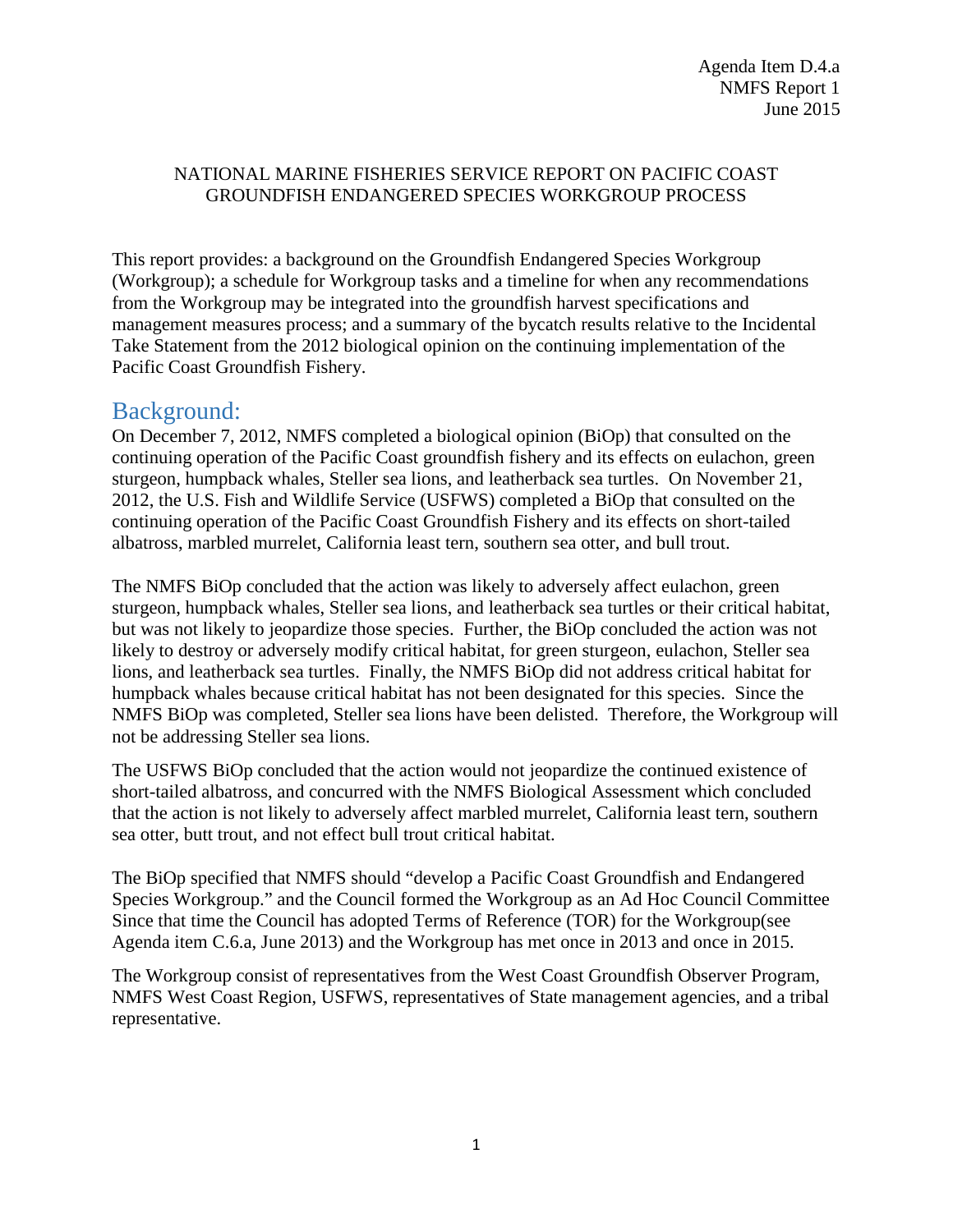The TOR describes the objectives and duties of the Workgroup as follows:

- 1. The Work Group shall at a minimum convene on a biennial basis or more frequently as directed by the Council.
- 2. The Work Group shall review NMFS reports on annual tracking of observed take, fleetwide take reporting, spatial and temporal characteristics of fisheries by gear type, observer coverage analysis and implementation plans, and other reports as outlined in the biological opinions or generated under 3.a, below.
- 3. Based on review of the NMFS reports, the Work Group shall
	- a. Recommend new analyses, reports, or changes to sampling protocols to improve bycatch estimates of the aforementioned species.
	- b. Consider whether the amount or extent of incidental take stipulated in the biological opinions is exceeded.
	- c. Consider whether new information reveals effects in a manner or to an extent not previously considered in the biological opinions.
	- d. Propose, for Council consideration, conservation and management measures to minimize bycatch of the aforementioned species. If directed by the Council, the Work Group will meet jointly with the Groundfish Management Team, Groundfish Advisory Panel, or other Council advisory bodies, to incorporate stakeholder perspectives in the development of management measures.

# Process – How It All Fits Together:

The BiOp requires annual and biennial reports from the bycatch teams. The annual reports will be available after data from the previous year has gone through agency quality assurance and quality control reviews. The biennial reports will include more years of data and will feed into the biennial Workgroup evaluation of the reports and methods. The Workgroup received bycatch reports from the NMFS Northwest Fisheries Science Center at their May meeting and recommendations from the ESA Workgroup are described in a separate document under this agenda item (see Agenda item D.4.a, Supplemental ESA Workgroup report).

Recommendations from the workgroup that are adopted by the Council, could be addressed through the following biennial harvest specifications and management measures process, if appropriate. For example, any recommendations from the Workgroup adopted by the Council at this meeting could be addressed through the 2017-2018 harvest specifications and management measures process, if appropriate. The Workgroup may also make recommendations regarding sampling, coverage, and other items that would not be addressed through the harvest specifications. Rather, recommendations from the Workgroup not addressed through the groundfish spex could be considered and addressed by NMFS through a separate process.

The figure below shows the timing of the annual and biennial bycatch reports and the timing of when those reports would fit into the Council process.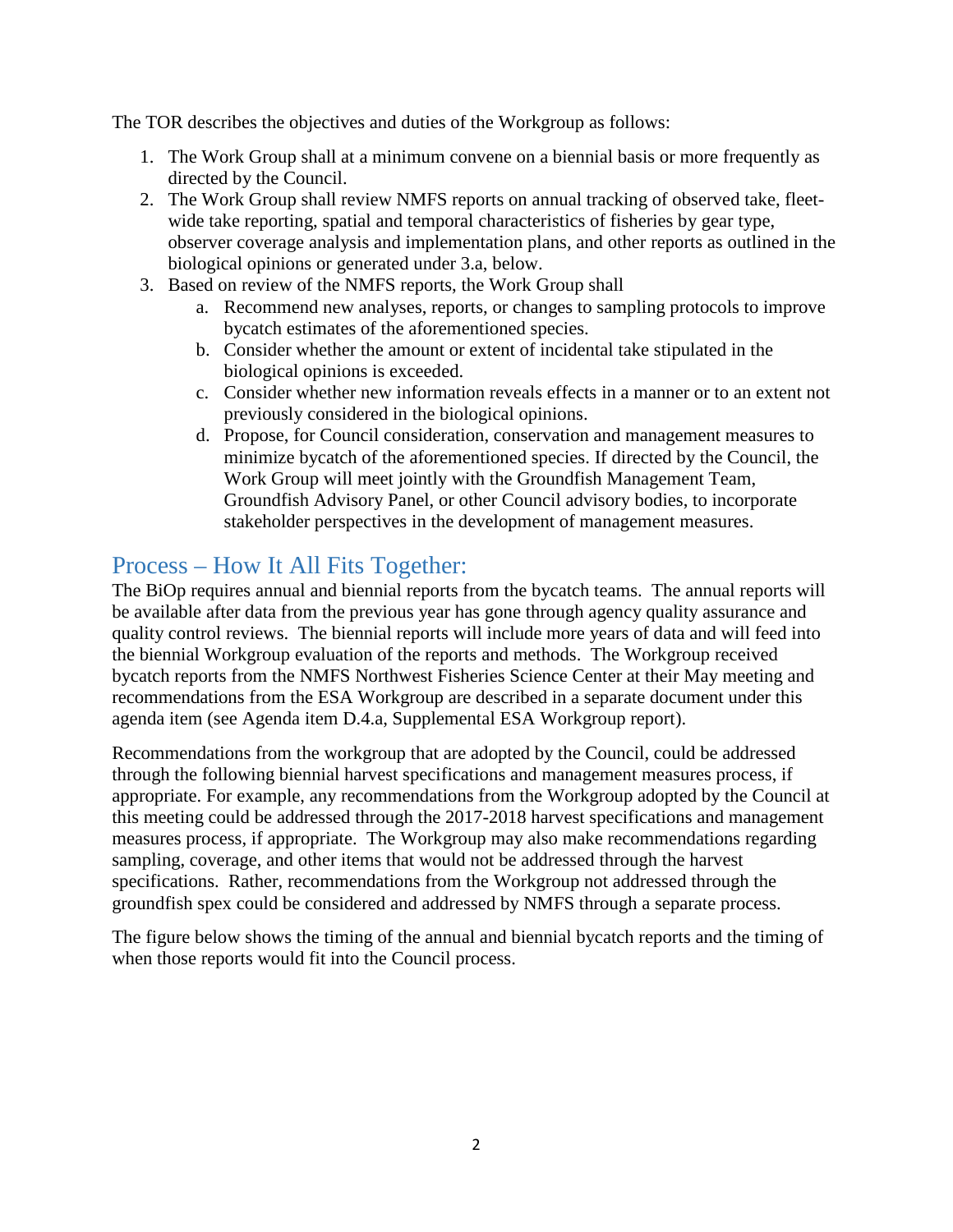### **BIENNIAL REPORTS ANNUAL REPORTS**

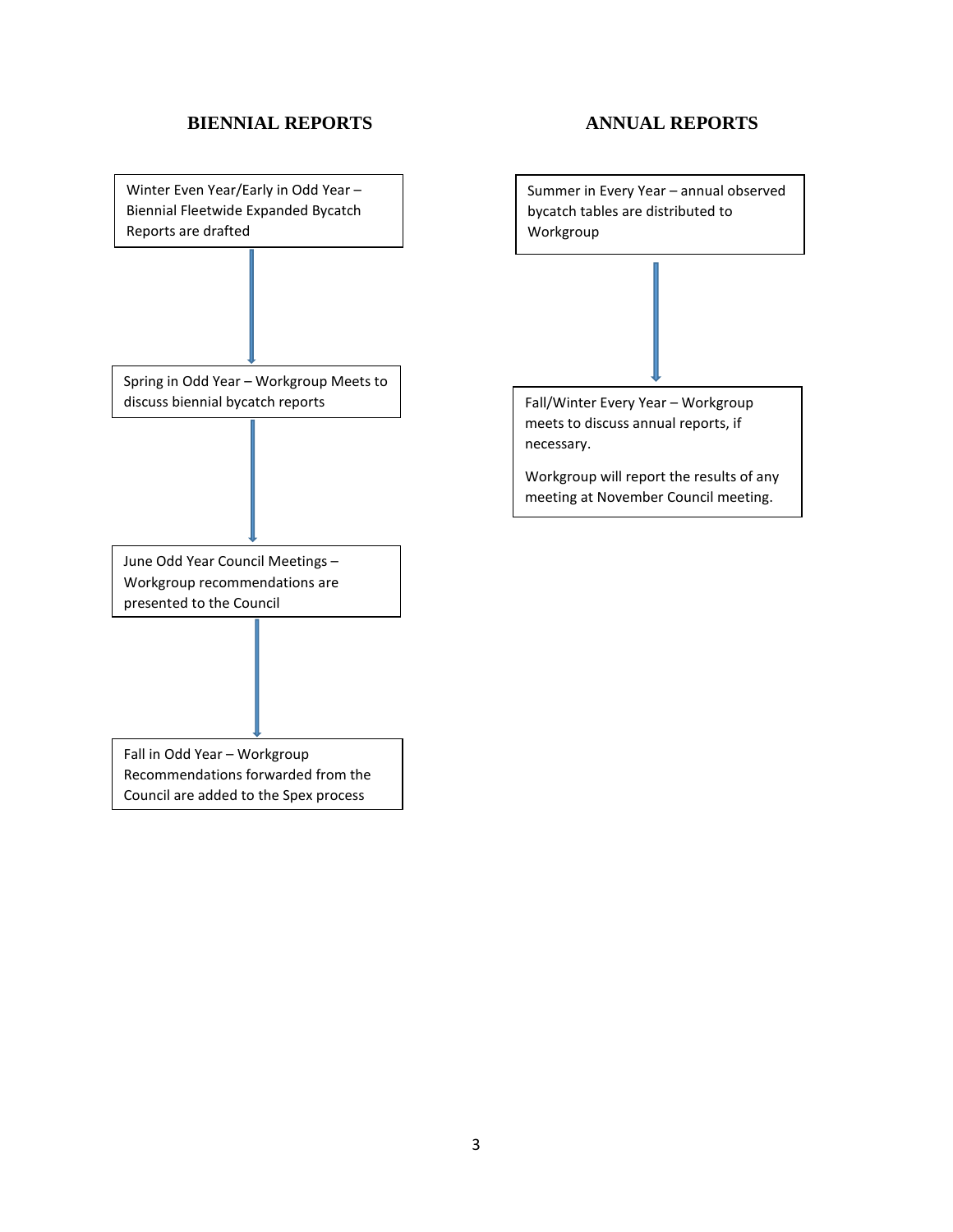Finally, this report provides a summary from each bycatch report (available in the briefing book for this meeting) of the catch of eulachon, green sturgeon, humpback whales, leatherback sea turtles, and short-tailed albatross.

As provided in 50 CFR 402.16, reinitiation of formal consultation is required where discretionary Federal agency involvement or control over the action has been retained (or is authorized by law) and if: (1) the amount or extent of incidental take is exceeded, (2) new information reveals effects of the agency action on listed species or designated critical habitat in a manner or to an extent not considered in this opinion, (3) the agency action is subsequently modified in a manner that causes an effect on the listed species or critical habitat not considered in this opinion, or (4) a new species is listed or critical habitat designated that may be affected by the action.

Detailed bycatch reports are presented in the briefing book for this meeting. The table below shows the listed species covered in the NMFS and USFWS BiOp, the incidental take allowances, and the estimated catch from the bycatch reports.

| <b>Species</b>             | <b>Incidental Take Amount or Extent</b><br>of Take from Groundfish and<br><b>USFWS BiOps</b>                                                                                                                                                                                                                                                                                     | <b>Estimated Catch</b>                                          |
|----------------------------|----------------------------------------------------------------------------------------------------------------------------------------------------------------------------------------------------------------------------------------------------------------------------------------------------------------------------------------------------------------------------------|-----------------------------------------------------------------|
| Eulachon                   | <b>Lethal bycatch</b> $-1,004$ fish/year                                                                                                                                                                                                                                                                                                                                         | $2010 - 22$<br>$2011 - 1,624$<br>$2012 - 191$<br>$2013 - 5,115$ |
| Green Sturgeon             | Non-lethal bycatch/handling in<br>the fishery - 28 fish/year expected<br>and up to 86 fish/year in no more<br>than 2 years within a period of 9<br>consecutive years; Lethal bycatch<br>in the fishery - 2 fish/year expected<br>and up to 7 fish/year in no more than<br>2 years within a period of 9<br>consecutive years; Observer<br><b>Program handling - 375 fish/year</b> | $2010 - 4.4$<br>$2011 - 20.9$<br>$2012 - 12.1$<br>$2013 - 5.5$  |
| Humpback<br>Whales         | <b>Injury or mortality from</b><br>entanglement - 5-year average of 1<br>whale/year and up to 3 whales/year<br>in a single year                                                                                                                                                                                                                                                  | $2010 - 2013 - 0$                                               |
| Leatherback Sea<br>Turtles | Injury or mortality from<br>entanglement - 5-year average of<br>0.38 turtle/year and up to 1<br>turtle/year in a single year                                                                                                                                                                                                                                                     | $2010 - 2013 - 0$                                               |